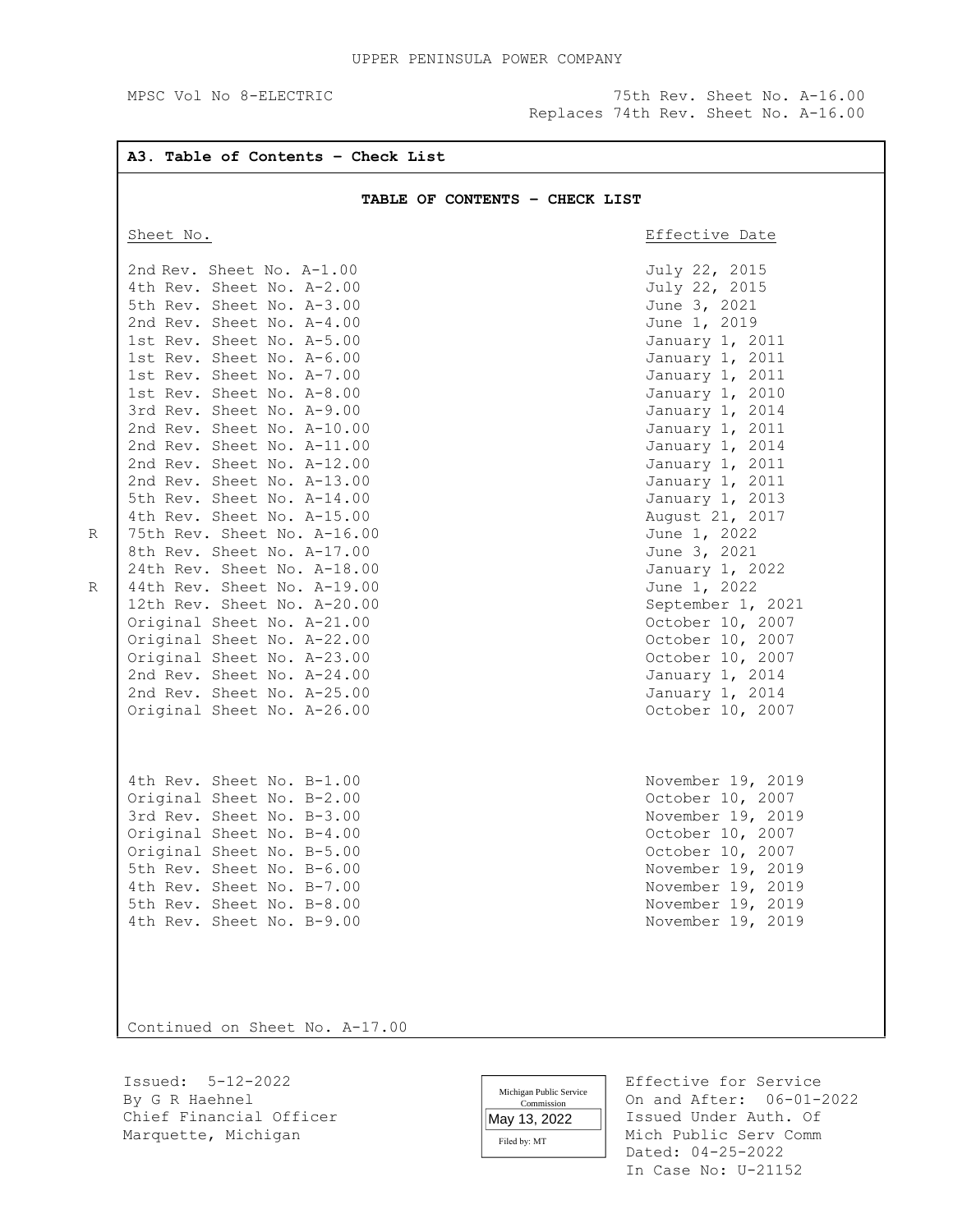MPSC Vol No 8-ELECTRIC 3th Rev. Sheet No. A-17.00 Replaces 7th Rev. Sheet No. A-17.00

> Dated: 04-21-2021 In Case No: U-21031

Filed by: DW

| Continued from Sheet No. A-16.00                         |                                                     |
|----------------------------------------------------------|-----------------------------------------------------|
|                                                          | TABLE OF CONTENTS - CHECK LIST                      |
| Sheet No.                                                | Effective Date                                      |
| Original Sheet No. C-1.00                                | October 10, 2007                                    |
| 1st Rev. Sheet No. C-2.00                                | January 1, 2010                                     |
| 1st Rev. Sheet No. C-3.00                                | January 1, 2010                                     |
| 1st Rev. Sheet No. C-4.00                                | January 1, 2010                                     |
| 1st Rev. Sheet No. C-5.00                                | January 1, 2010                                     |
| 1st Rev. Sheet No. C-6.00                                | January 1, 2010                                     |
| 1st Rev. Sheet No. C-7.00                                | January 1, 2010                                     |
| 1st Rev. Sheet No. C-8.00                                | January 1, 2010                                     |
| 3rd Rev. Sheet No. C-9.00                                | June 3, 2021                                        |
| 3rd Rev. Sheet No. C-10.00                               | June 1, 2019                                        |
| 4th Rev. Sheet No. C-11.00                               | January 1, 2014                                     |
| Original Sheet No. C-12.00                               | October 10, 2007                                    |
| Original Sheet No. C-13.00                               | October 10, 2007                                    |
| 1st Rev. Sheet No. C-14.00                               | January 1, 2010                                     |
| 3rd Rev. Sheet No. C-15.00                               | February 29, 2016                                   |
| 2nd Rev. Sheet No. C-16.00                               | February 29, 2016                                   |
| 2nd Rev. Sheet No. C-17.00                               | February 29, 2016                                   |
| 2nd Rev. Sheet No. C-18.00                               | February 29, 2016                                   |
| 1st Rev. Sheet No. C-19.00                               | January 1, 2011                                     |
| Original Sheet No. C-19.10                               | January 1, 2011                                     |
| Original Sheet No. C-19.20                               | January 1, 2011                                     |
| 1st Rev. Sheet No. C-19.30                               | January 1, 2014                                     |
| 1st Rev. Sheet No. C-19.40                               | January 1, 2014                                     |
| 2nd Rev. Sheet No. C-19.50                               | January 1, 2014                                     |
| Original Sheet No. C-19.60                               | January 1, 2011                                     |
| 2nd Rev. Sheet No. C-19.70                               | January 1, 2014                                     |
| 1st Rev. Sheet No. C-19.80                               | January 1, 2012                                     |
| 1st Rev. Sheet No. C-19.90                               | January 1, 2012                                     |
| 2nd Rev. Sheet No. C-20.00                               | January 1, 2012                                     |
| 1st Rev. Sheet No. C-20.10                               | January 1, 2012                                     |
| Original Sheet No. C-20.20                               | January 1, 2011                                     |
| 1st Rev. Sheet No. C-20.30                               | January 1, 2014                                     |
| Original Sheet No. C-20.40                               | January 1, 2011                                     |
| 1st Rev. Sheet No. C-20.50                               | January 1, 2014                                     |
| 1st Rev. Sheet No. C-20.60                               | January 1, 2014                                     |
| 1st Rev. Sheet No. C-20.70                               | January 1, 2014                                     |
| Original Sheet No. C-20.90                               | January 1, 2011                                     |
| Original Sheet No. C-20.91                               | January 1, 2011                                     |
| Original Sheet No. C-20.92                               | January 1, 2011                                     |
| Original Sheet No. C-20.93<br>Original Sheet No. C-20.94 | January 1, 2011<br>January 1, 2011                  |
| Original Sheet No. C-20.95                               | January 1, 2011                                     |
| Original Sheet No. C-20.96                               | January 1, 2011                                     |
| 1st Rev. Sheet No. C-30.00                               | June 1, 2019                                        |
| Continued to Sheet No. A-17.00                           |                                                     |
| Issued: 06-03-21                                         | Effective for Service                               |
| By G R Haehnel                                           | Michigan Public Service<br>On and After: 04-21-2021 |
| Chief Financial Officer                                  | Commission                                          |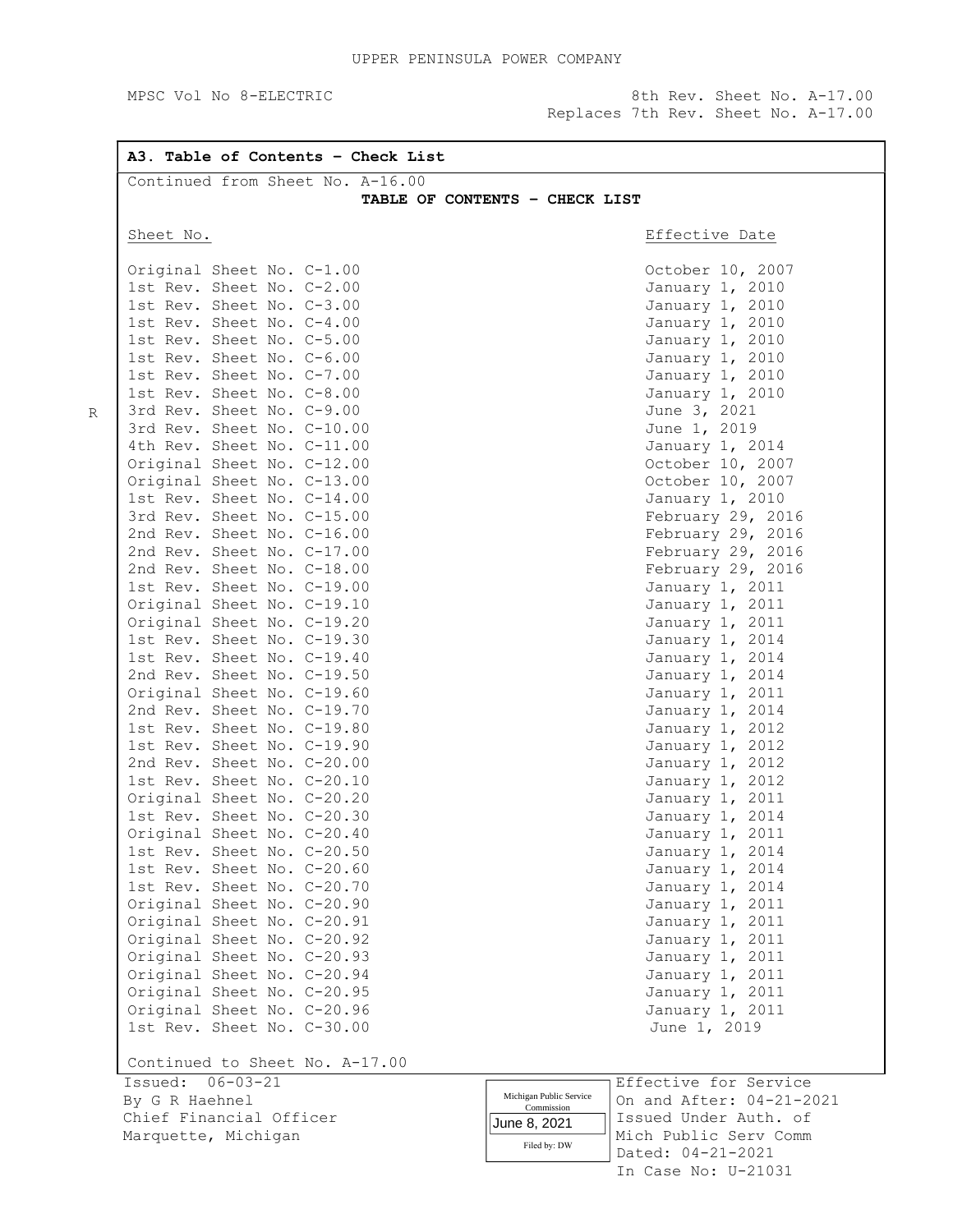MPSC Vol No 8-ELECTRIC 23rd Rev. Sheet No. A-18.00 Replaces 22nd Rev. Sheet No. A-18.00

**A3. Table of Contents – Check List** R Continued from Sheet No. A-18.00 **TABLE OF CONTENTS – CHECK LIST** Sheet No. 2008 2012 12:30 Sheet No. 2012 12:30 Sheet No. 2013 7th Rev. Sheet No. D-1.00 June 1, 2019 Sheet No. D-2.00 13th Rev. Sheet No. D-3.00 January 1,2021 9th Rev. Sheet No. D-4.00 June 1, 2019 2nd Rev. Sheet No. D-5.00 January 1, 2011 9th Rev. Sheet No. D-6.00 June 1, 2019 3rd Rev. Sheet No. D-7.00 June 1, 2019 8th Rev. Sheet No. D-8.00 June 1, 2019 4th Rev. Sheet No. D-9.00 June 1, 2019 4th Rev. Sheet No. D-10.00 January 1, 2012 3rd Rev. Sheet No. D-11.00 January 1, 2012 9th Rev. Sheet No. D-12.00 June 1, 2019 5th Rev. Sheet No. D-13.00 January 1, 2014 9th Rev. Sheet No. D-14.00 June 1, 2019 Original Sheet No. D-14.10 July 1, 2018 4th Rev. Sheet No. D-15.00 January 1, 2012 9th Rev. Sheet No. D-16.00 June 1, 2019 2nd Rev. Sheet No. D-17.00 January 1, 2011 4th Rev. Sheet No. D-18.00 January 1, 2012 3rd Rev. Sheet No. D-19.00 January 1, 2012 2nd Rev. Sheet No. D-20.00 January 1, 2010 2nd Rev. Sheet No. D-21.00 January 1, 2010 2nd Rev. Sheet No. D-22.00 January 1, 2010 1st Rev. Sheet No. D-23.00 January 1, 2010 2nd Rev. Sheet No. D-24.00 3anuary 1, 2010 1st Rev. Sheet No. D-25.00 January 1, 2010 6th Rev. Sheet No. D-25.10 June 1, 2019 6th Rev. Sheet No. D-25.20 June 1, 2019 1st Rev. Sheet No. D-25.30 January 1, 2011 1st Rev. Sheet No. D-25.40 January 1, 2011 2nd Rev. Sheet No. D-25.50 June 1, 2019 4th Rev. Sheet No. D-26.00 January 1, 2012 3rd Rev. Sheet No. D-27.00 January 1, 2012 7th Rev. Sheet No. D-28.00 June 1, 2019 4th Rev. Sheet No. D-29.00 June 1, 2019 2nd Rev. Sheet No. D-30.00 January 1, 2014 Original Sheet No. D-31.00 October 10, 2007 Original Sheet No. D-32.00 October 10, 2007 Original Sheet No. D-33.00 October 10, 2007 1st Rev. Sheet No. D-34.00 January 1, 2011 1st Rev. Sheet No. D-35.00 January 1, 2011 Original Sheet No. D-36.00 October 10, 2007 1st Rev. Sheet No. D-37.00 October 10, 2007 Original Sheet No. D-38.00 October 10, 2007 5th Rev. Sheet No. D-39.00 September 23, 2016 2nd Rev. Sheet No. D-40.00 1anuary 1, 2010 Original Sheet No. D-41.00 October 10, 2007 1st Rev. Sheet No. D-42.00 January 1, 2014 Continued to Sheet No. A-19.00 Issued: 12-21-20 By G R Haehnel Chief Financial Officer Marquette, Michigan Michigan Public Service Commission December 28, 2020

Filed by: DW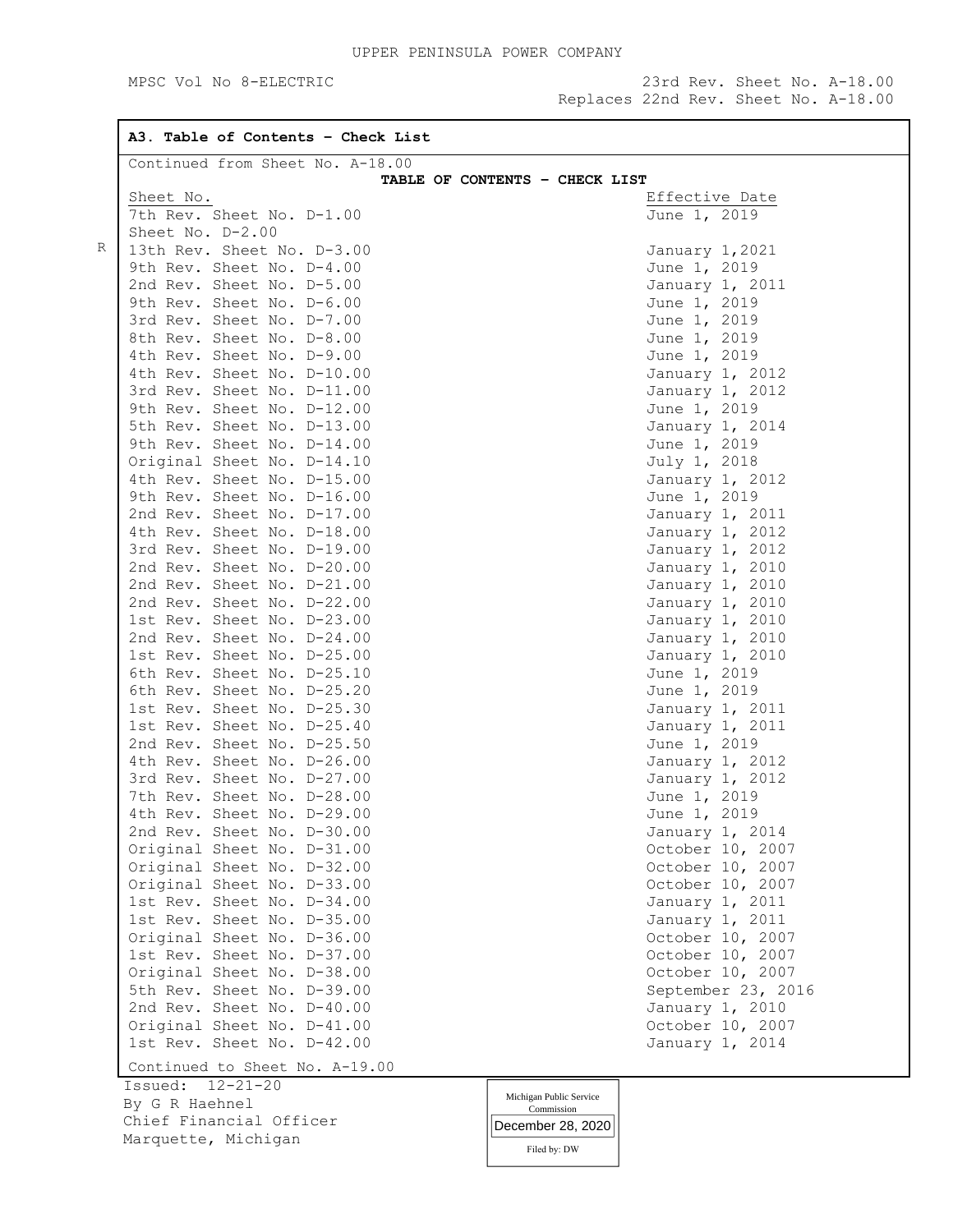MPSC Vol No 8-ELECTRIC 44th Rev. Sheet No. A-19.00 Replaces 43rd Rev. Sheet No. A-19.00

| A3. Table of Contents - Check List                       |                                                   |
|----------------------------------------------------------|---------------------------------------------------|
| Continued from Sheet No. A-18.00                         | TABLE OF CONTENTS - CHECK LIST                    |
| Sheet No.                                                | Effective Date                                    |
| 1st Rev. Sheet No. D-43.00                               | January 1, 2014                                   |
| 1st Rev. Sheet No. D-44.00                               | January 1, 2014                                   |
| 1st Rev. Sheet No. D-45.00                               | January 1, 2014                                   |
| 1st Rev. Sheet No. D-46.00                               | January 1, 2014                                   |
| 2nd Rev. Sheet No. D-47.00                               | June 1, 2019                                      |
| 1st Rev. Sheet No. D-48.00                               | January 1, 2012                                   |
| 2nd Rev. Sheet No. D-49.00                               | January 1, 2012                                   |
| 2nd Rev. Sheet No. D-49.10                               | June 1, 2019                                      |
| 4th Rev. Sheet No. D-49.50                               | June 1, 2019                                      |
| 1st Rev. Sheet No. D-49.51                               | January 1, 2012                                   |
| 1st Rev. Sheet No. D-49.52                               | January 1, 2012                                   |
| 1st Rev. Sheet No. D-49.53                               | January 1, 2012                                   |
| 8th Rev. Sheet No. D-50.00                               | June 1, 2019                                      |
| 9th Rev. Sheet No. D-51.00                               | June 1, 2019                                      |
| 6th Rev. Sheet No. D-52.00                               | June 1, 2019                                      |
| 7th Rev. Sheet No. D-53.00                               | June 1, 2019                                      |
| 4th Rev. Sheet No. D-54.00                               | June 1, 2019                                      |
| 4th Rev. Sheet No. D-55.00                               | January 1, 2012                                   |
| 2nd Rev. Sheet No. D-56.00                               |                                                   |
|                                                          | January 1, 2012                                   |
| 8th Rev. Sheet No. D-57.00                               | June 1, 2019                                      |
| 4th Rev. Sheet No. D-58.00<br>8th Rev. Sheet No. D-59.00 | June 1, 2019                                      |
|                                                          | June 1, 2019                                      |
| 4th Rev. Sheet No. D-60.00                               | June 1, 2019                                      |
| 1st Rev. Sheet No. D-60.10                               | January 1, 2012                                   |
| 1st Rev. Sheet No. D-60.20                               | January 1, 2012                                   |
| Original Sheet No. D-60.30                               | January 1, 2012                                   |
| 1st Rev. Sheet No. D-61.00                               | January 1, 2010                                   |
| Original Sheet No. D-62.00                               | October 10, 2007                                  |
| Original Sheet No. D-63.00                               | October 10, 2007                                  |
| Original Sheet No. D-64.00                               | October 10, 2007                                  |
| Original Sheet No. D-65.00                               | October 10, 2007                                  |
| Original Sheet No. D-66.00                               | October 10, 2007                                  |
| Original Sheet No. D-67.00                               | October 10, 2007                                  |
| 6th Rev. Sheet No. D-68.00                               | June 1, 2022                                      |
| 2nd Rev. Sheet No. D-69.00                               | October 1, 2014                                   |
| 1st Rev. Sheet No. D-70.00                               | June 4, 2009                                      |
| 1st Rev. Sheet No. D-71.00                               | June 4, 2009                                      |
| 1st Rev. Sheet No. D-72.00                               | June 4, 2009                                      |
| Original Sheet No. D-72.10                               | May 26, 2009                                      |
| Original Sheet No. D-72.20                               | May 26, 2009                                      |
| Original Sheet No. D-72.30                               | May 26, 2009                                      |
| Original Sheet No. D-72.40                               | May 26, 2009                                      |
| Original Sheet No. D-72.50                               | May 26, 2009                                      |
| Original Sheet No. D-72.60                               | May 26, 2009                                      |
| 8th Rev. Sheet No. D-72.70                               | March 9, 2020                                     |
| 2nd Rev. Sheet No. D-72.71                               | March 9, 2020                                     |
| 1st Rev. Sheet No. D-72.72                               | February 23, 2018                                 |
| Original Sheet No. D-72.73                               | February 23, 2018                                 |
|                                                          |                                                   |
| Continued to Sheet No. A-20.00                           |                                                   |
| Issued: $5-12-22$                                        | Effective for Service                             |
| By G R Haehnel                                           | Michigan Public Service<br>On and After: 6-1-2022 |
|                                                          | Commission                                        |

R

Commission Filed by: MT May 13, 2022

Chief Financial Officer May 13, 2022 Stated Under Auth. Of Marquette, Michigan Issued Under Auth. Of Mich Public Serv Comm Dated: 4-25-2022 In Case No: U-21152